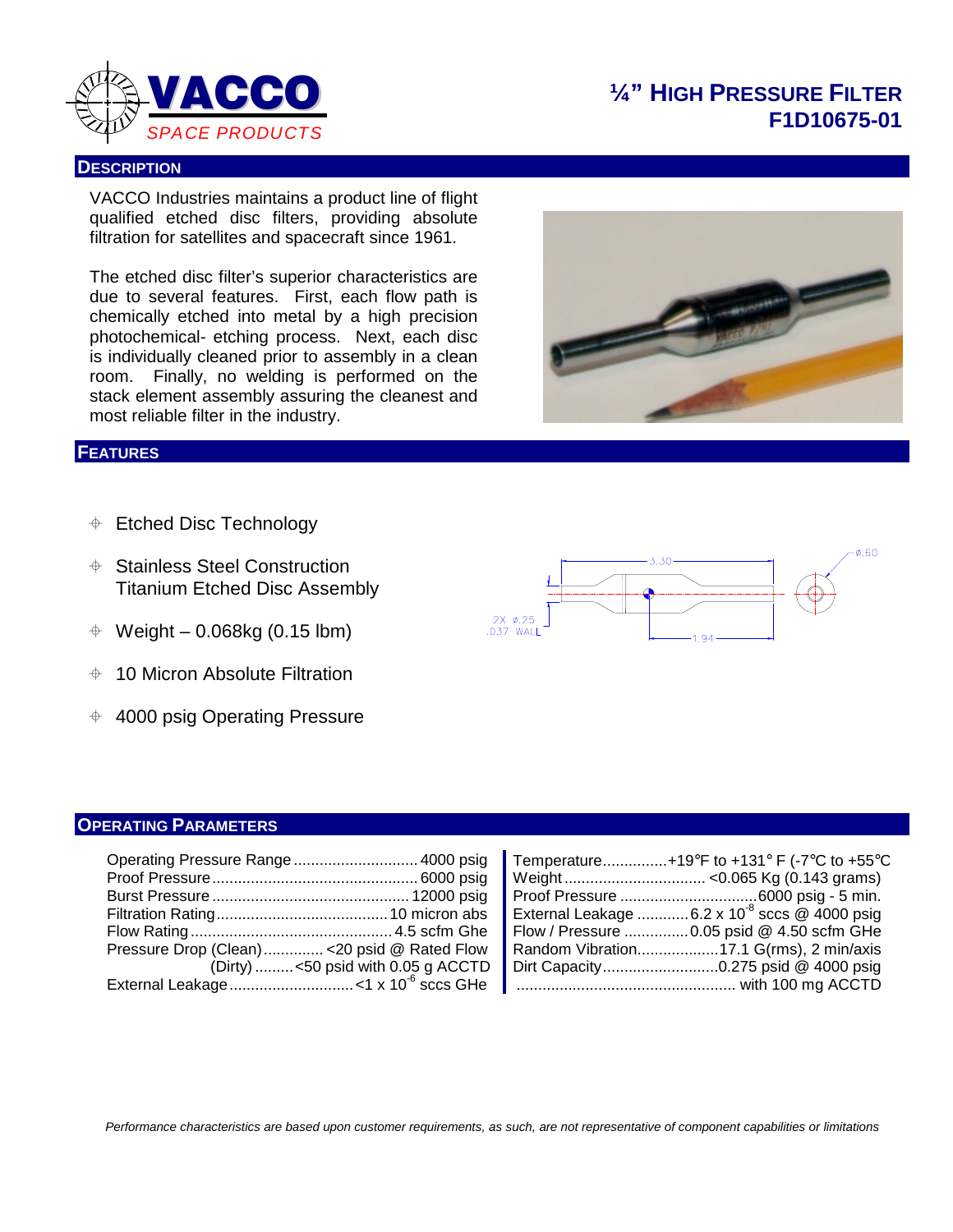

**Flow vs Pressure Drop**

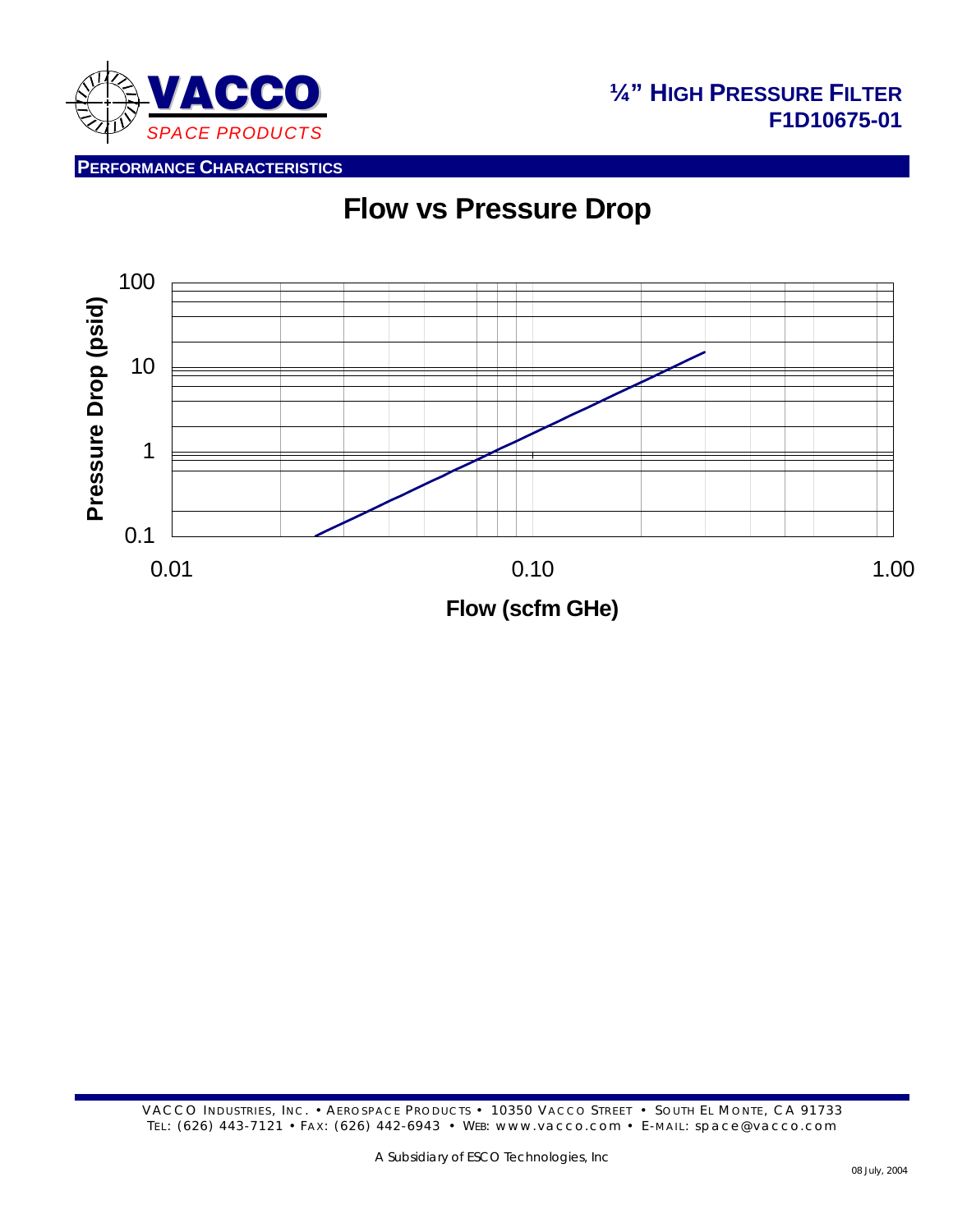

## **¼" HIGH PRESSURE GAS FILTER F1D10286-01**

#### **DESCRIPTION**

VACCO Industries maintains a product line of flight qualified etched disc filters, providing absolute filtration for satellites and spacecraft since 1961.

The etched disc filter's superior characteristics are due to several features. First, each flow path is chemically etched into metal by a high precision photochemical- etching process. Next, each disc is individually cleaned prior to assembly in a clean room. Finally, no welding is performed on the stack element assembly assuring the cleanest and most reliable filter in the industry.



#### **FEATURES**

- $\div$  Etched Disc Technology
- $\triangleq$  All Titanium Construction with Titanium Etched Disc Assembly
- $\div$  Weight 114g/0.25 lbm
- $+$  10 Micron Absolute Filtration
- $+$  4200 psig Operating Pressure



#### **OPERATING PARAMETERS**

|                                                    | Operating Temperature +10 $\textdegree$ to +170 $\textdegree$ F |
|----------------------------------------------------|-----------------------------------------------------------------|
|                                                    | Filtration Rating  10 microns absolute                          |
| Pressure Drop (Clean)  <1 psid @ rated flow        | Random Vibration25.32 G(rms), 3 min/axis                        |
| (Dirty)  <1 psid (max.) with 100 mg $@$ rated flow |                                                                 |

| Operating Pressure Range 4200 psig                 | External Leakage<1 x 10 <sup>-6</sup> sccs GHe          |
|----------------------------------------------------|---------------------------------------------------------|
|                                                    |                                                         |
|                                                    | Operating Temperature +10 $\degree$ to +170 $\degree$ F |
|                                                    | Filtration Rating  10 microns absolute                  |
| Pressure Drop (Clean)  < 1 psid @ rated flow       | Random Vibration25.32 G(rms), 3 min/axis                |
| (Dirty)  <1 psid (max.) with 100 mg $@$ rated flow |                                                         |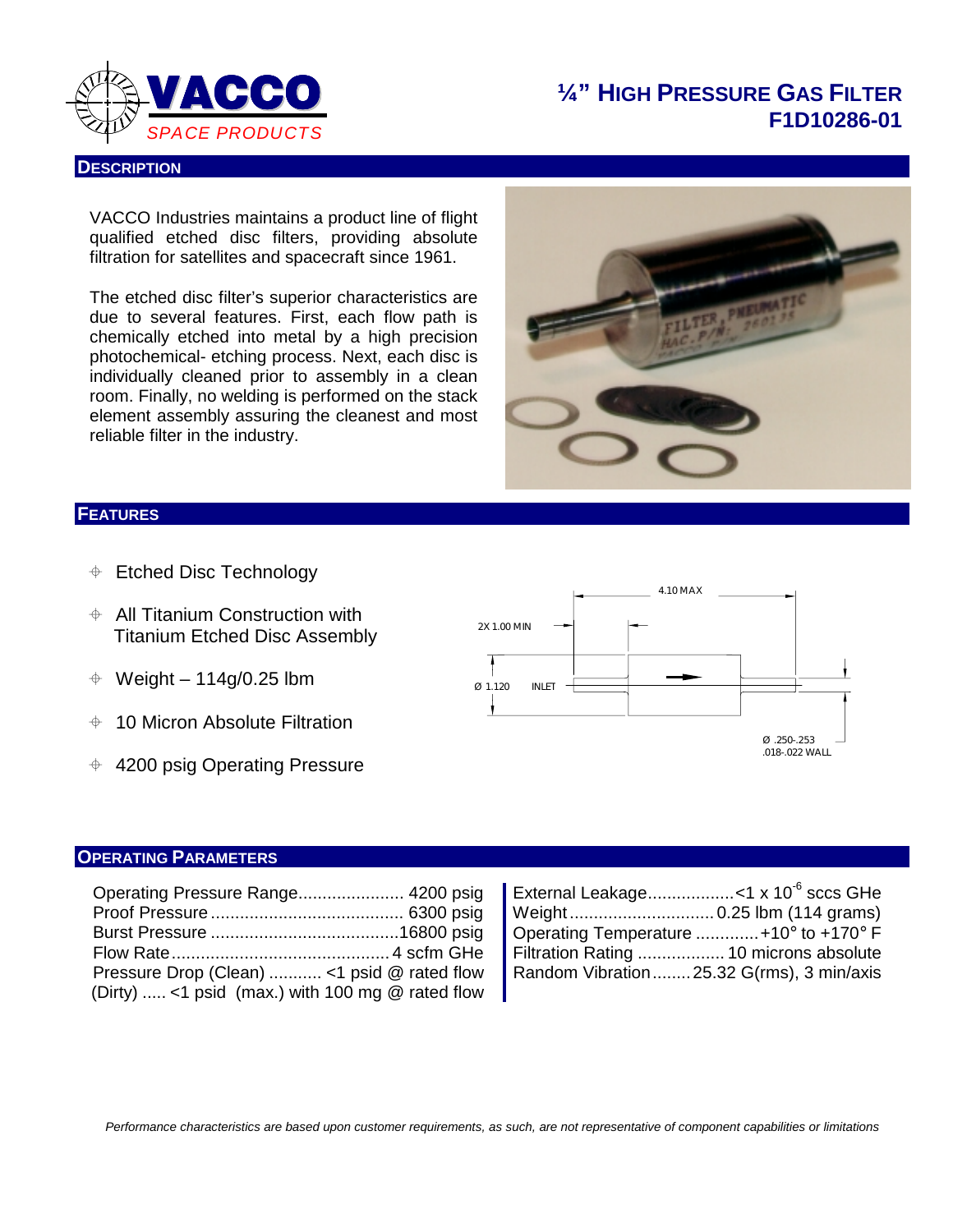



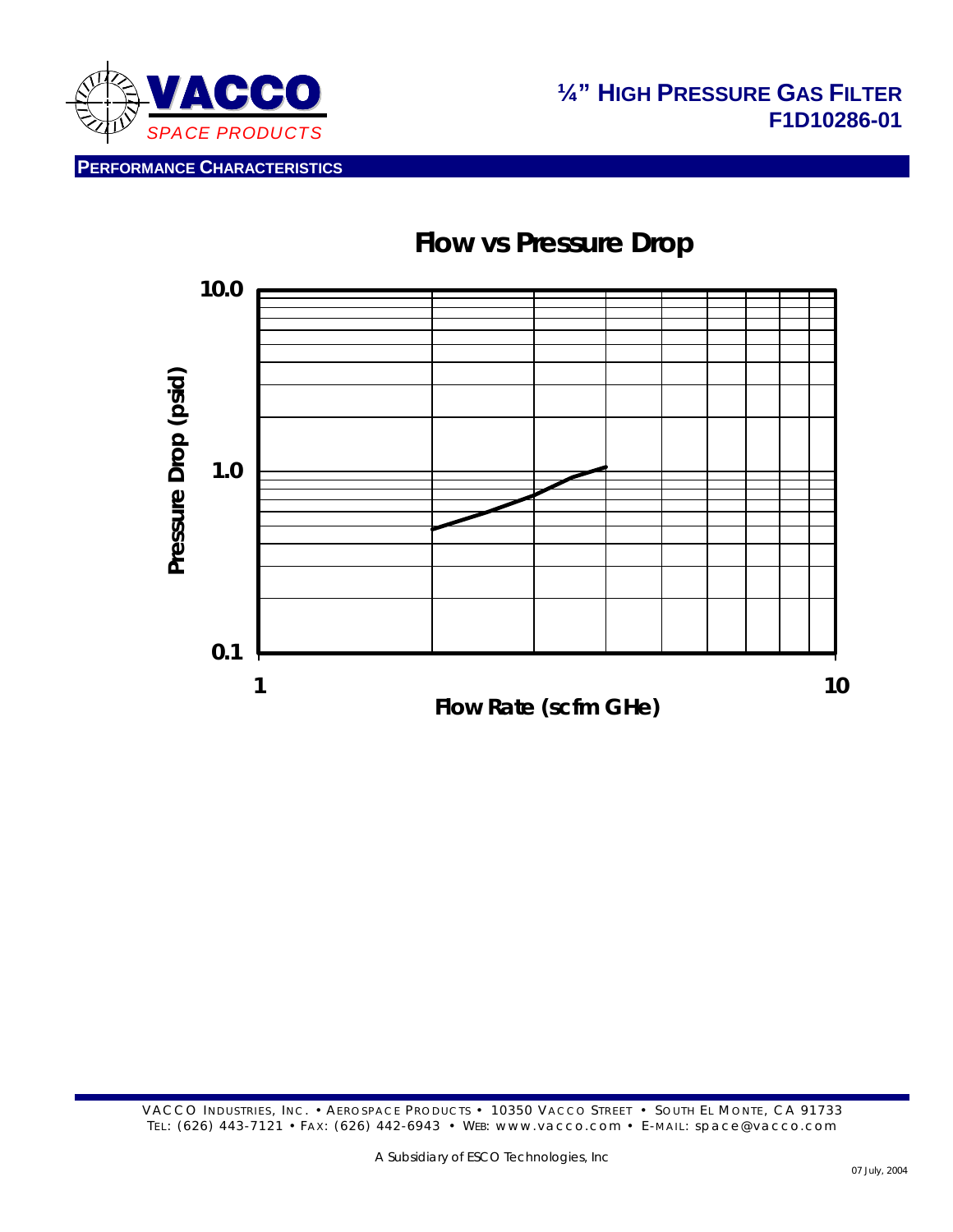

## **¼" HIGH PRESSURE GAS FILTER F1D10588-01**

#### **DESCRIPTION**

VACCO Industries maintains a product line of flight qualified etched disc filters, providing absolute filtration for satellites and spacecraft since 1961.

The etched disc filter's superior characteristics are due to several features. First, each flow path is chemically etched into metal by a high precision photochemical- etching process. Next, each disc is individually cleaned prior to assembly in a clean room. Finally, no welding is performed on the stack element assembly assuring the cleanest and most reliable filter in the industry.



#### **FEATURES**

- Etched Disc Technology
- Flight Qualified
- $\triangleq$  All Titanium Construction with a Titanium Etched Disc Assembly
- $\div$  Weight 24g/0.053 lbm
- **♦ 40 Micron Absolute Filtration**
- $\div$  4350 psig Operating Pressure

#### **OPERATING PARAMETERS**

| Operating Pressure Range ………………………… 4350 psig   External Leakage …………………… <1 x 10 <sup>-6</sup> sccs GHe |  |  |
|----------------------------------------------------------------------------------------------------------|--|--|
|                                                                                                          |  |  |
|                                                                                                          |  |  |
|                                                                                                          |  |  |
| Pressure Drop (Clean)  0.725 psid max. Random Vibration24.0 G(rms), 2 min/axis                           |  |  |
|                                                                                                          |  |  |

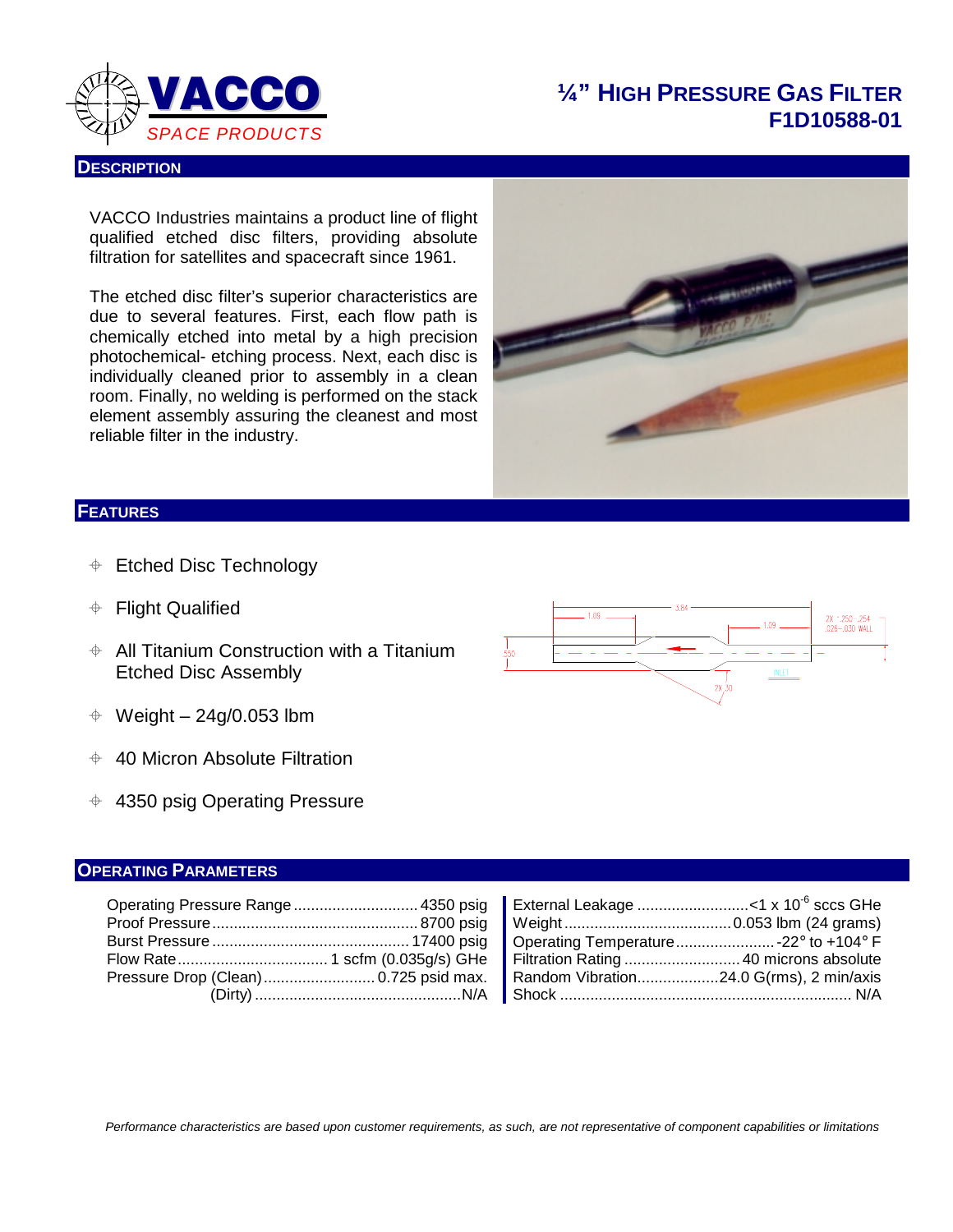

# **Pressure Drop @ 4060 psig**

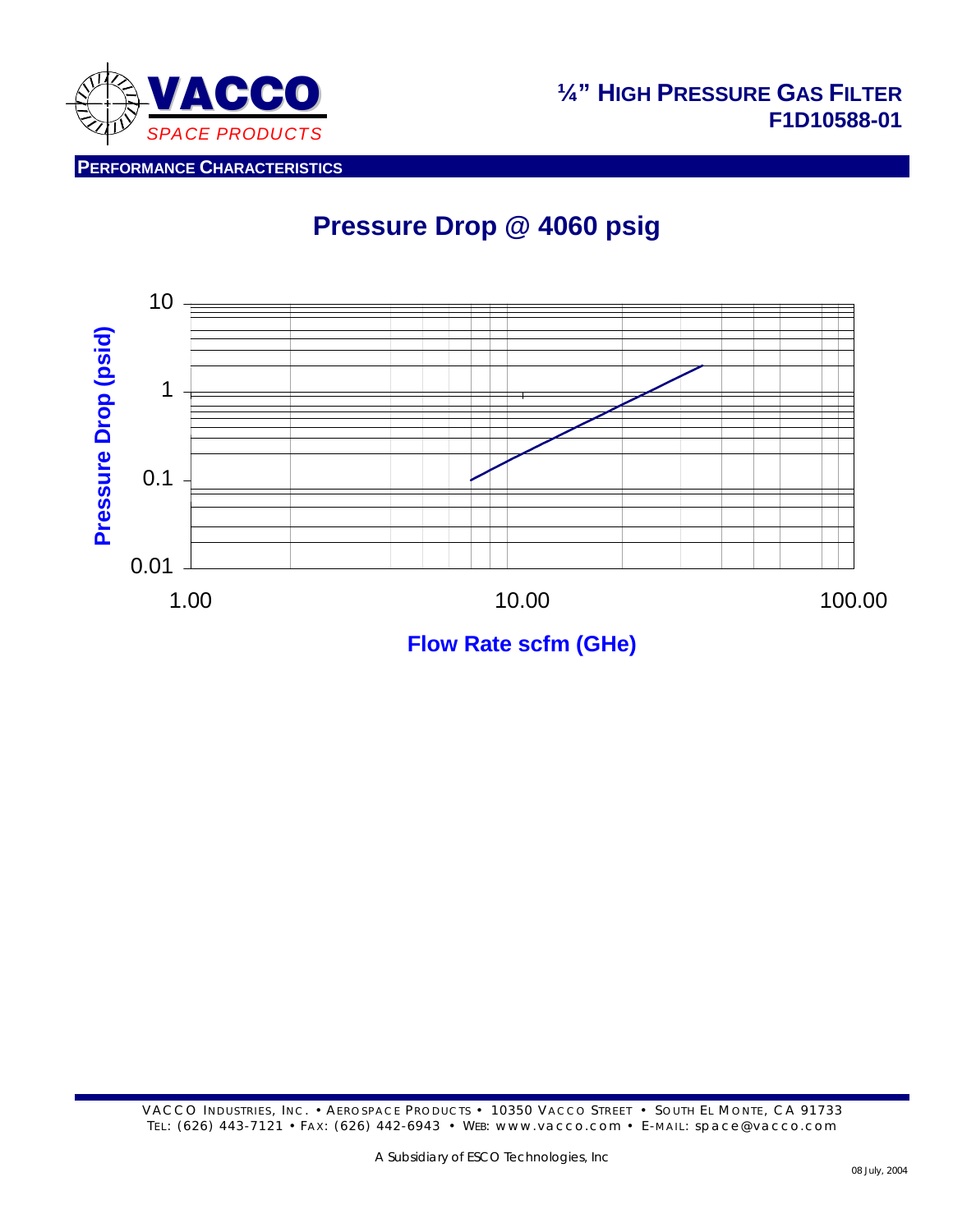

## **1/4" HIGH PRESSURE GAS FILTER F1D10636-01**

#### **DESCRIPTION**

VACCO Industries maintains a product line of flight qualified etched disc filters, providing absolute filtration for satellites and spacecraft since 1961.

The etched disc filter's superior characteristics are due to several features. First, each flow path is chemically etched into metal by a high precision photochemical- etching process. Next, each disc is individually cleaned prior to assembly in a clean room. Finally, no welding is performed on the stack element assembly assuring the cleanest and most reliable filter in the industry.

#### **FEATURES**

- **← Etched Disc Technology**
- Flight Qualified
- 304L Stainless Steel Body

Titanium Etched Disc

- $\div$  Weight 250g/0.55 lbm
- 10 Micro Absolute Filtration
- $\div$  5000 psig Operating Pressure



#### **OPERATING PARAMETERS**

|  | Operating Temperature100° to +120° F    |
|--|-----------------------------------------|
|  |                                         |
|  | Random Vibration36.9 G(rms), 3 min/axis |
|  |                                         |

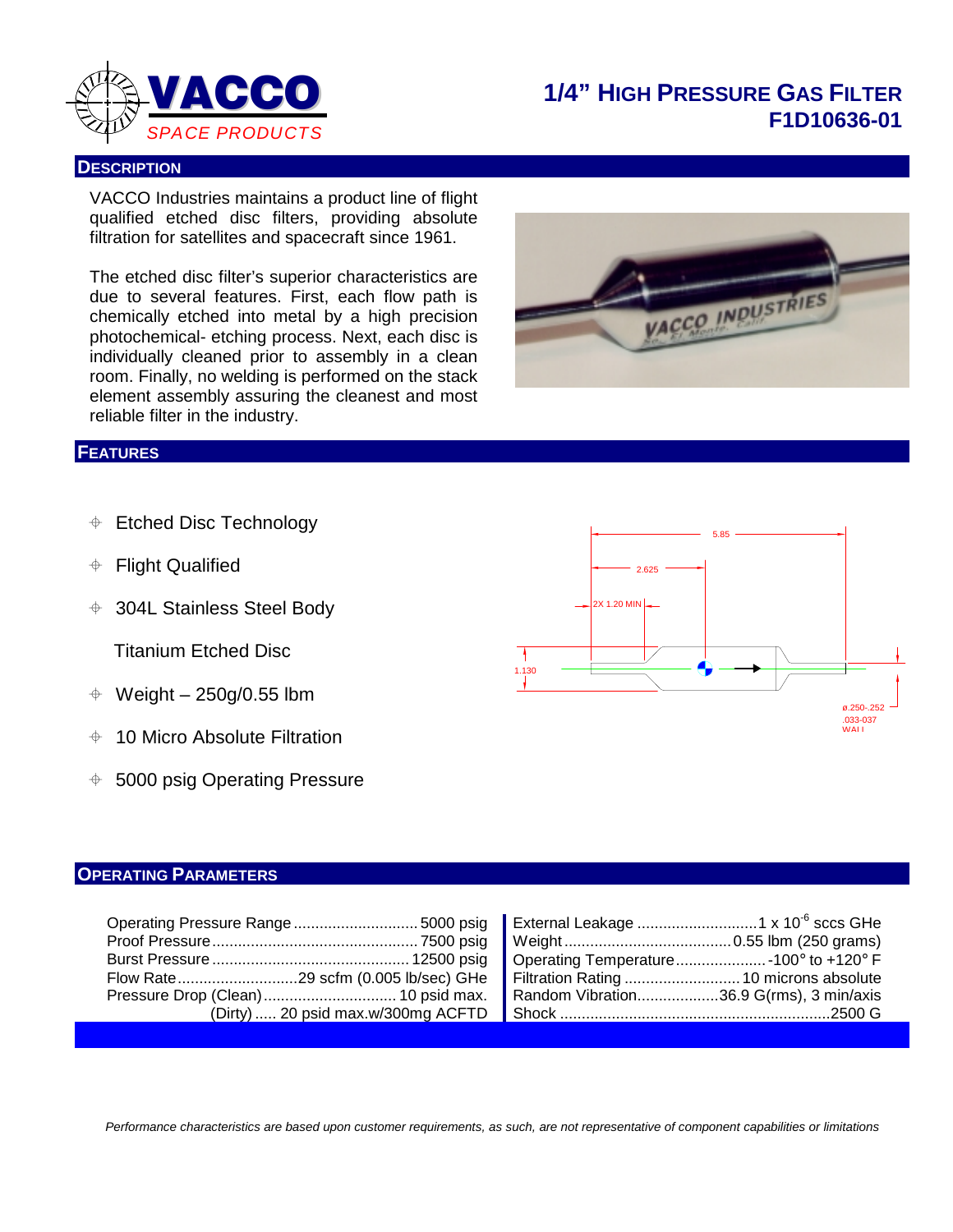



### **Actual Flow vs Pressure Drop @ 5000 psi**

VACCO INDUSTRIES, INC. • AEROSPACE PRODUCTS • 10350 VACCO STREET • SOUTH EL MONTE, CA 91733 TEL: (626) 443-7121 • FAX: (626) 442-6943 • WEB: www.vacco.com • E-MAIL: space@vacco.com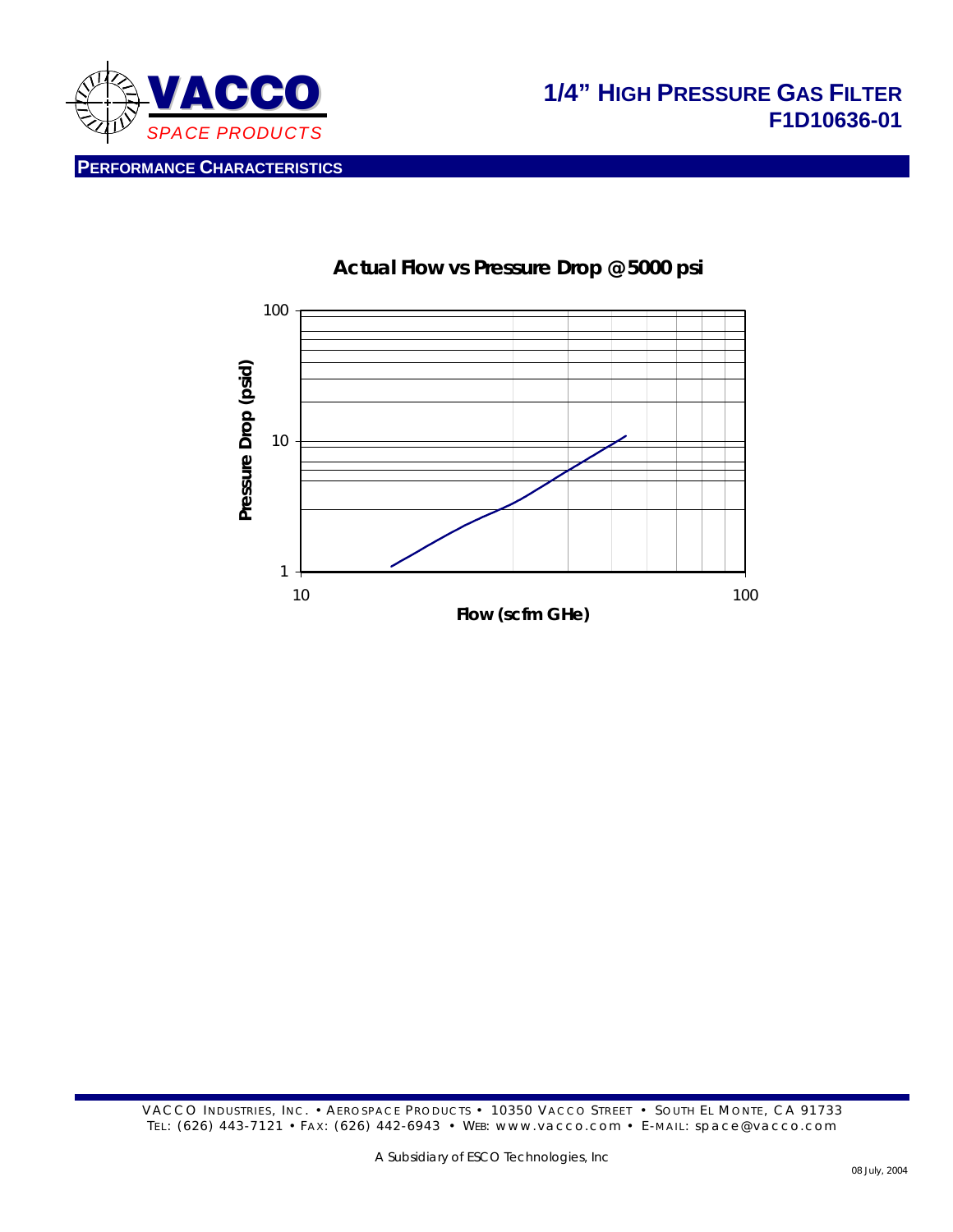

## **¼" HIGH PRESSURE XENON FILTER F1D10286-02**

#### **DESCRIPTION**

VACCO Industries maintains a product line of flight qualified etched disc filters, providing absolute filtration for satellites and spacecraft since 1961.

The etched disc filter's superior characteristics are due to several features. First, each flow path is chemically etched into metal by a high precision photochemical- etching process. Next, each disc is individually cleaned prior to assembly in a clean room. Finally, no welding is performed on the stack element assembly assuring the cleanest and most reliable filter in the industry.



#### **FEATURES**

- **♦ Etched Disc Technology**
- $\triangleq$  All Titanium Construction with Titanium Etched Disc Assembly
- $\div$  Weight 114g/0.25 lbm
- 2 Micron Absolute Filtration
- $\div$  4200 psig Operating Pressure



#### **OPERATING PARAMETERS**

| Pressure Drop (Clean)  < 1.5 psid @ 300 psig at flow rate   Random Vibration25.32 G(rms), 3 min/axis |                                           |  |
|------------------------------------------------------------------------------------------------------|-------------------------------------------|--|
|                                                                                                      | $(Dirty)$ 0.3 psid @ 300 psig with 385 mg |  |
| ACFTD @ 19800 scch GHe                                                                               |                                           |  |

|  | Operating Pressure Range …………………………… 4200 psig   External Leakage …………………… <1 x 10 <sup>-6</sup> sccs GHe<br>Operating Temperature +10 $\textdegree$ to +170 $\textdegree$ F<br>Pressure Drop (Clean)  <1.5 psid @ 300 psig at flow rate   Random Vibration25.32 G(rms), 3 min/axis |
|--|-------------------------------------------------------------------------------------------------------------------------------------------------------------------------------------------------------------------------------------------------------------------------------------|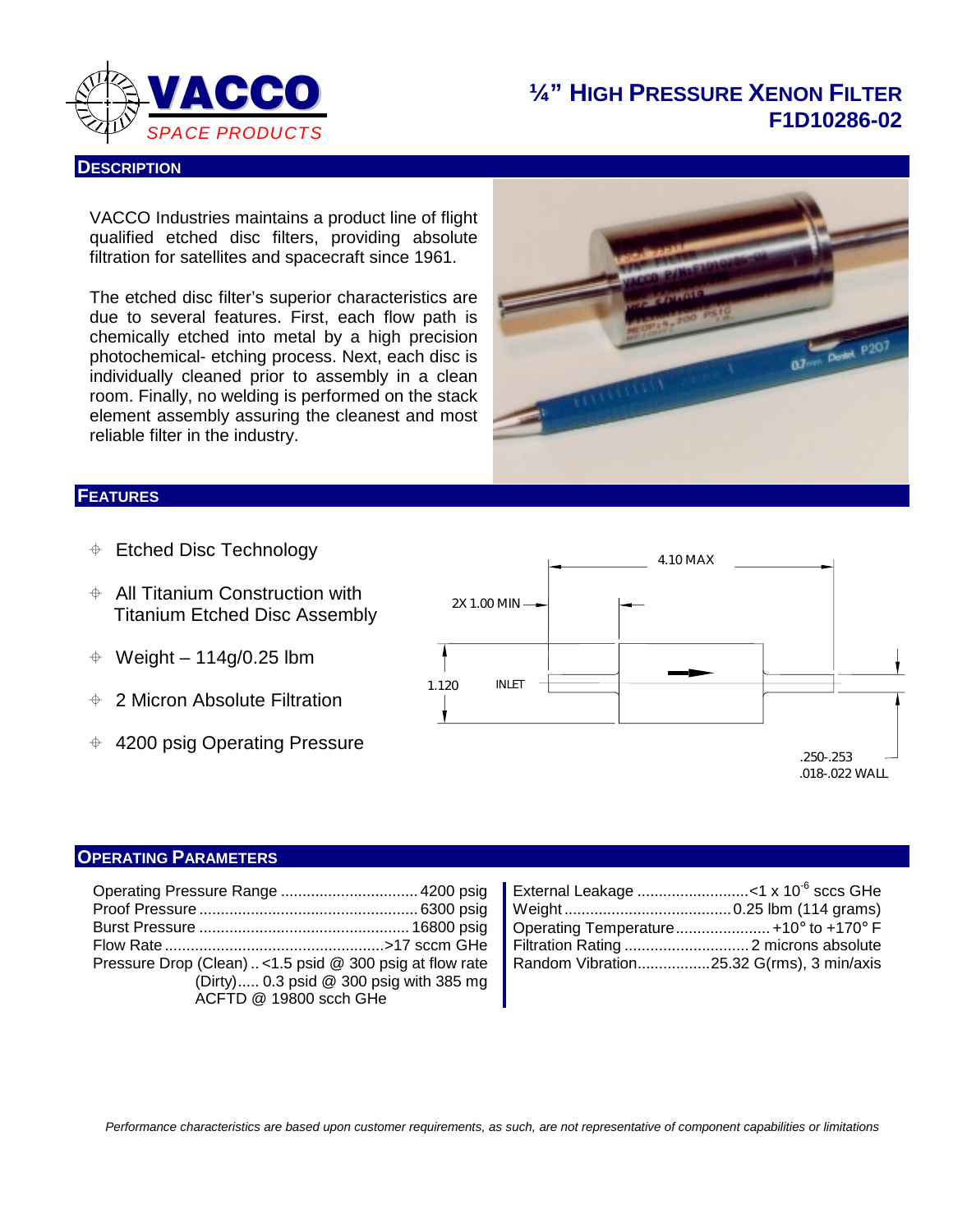





**Flow Rate (sccm GHe)**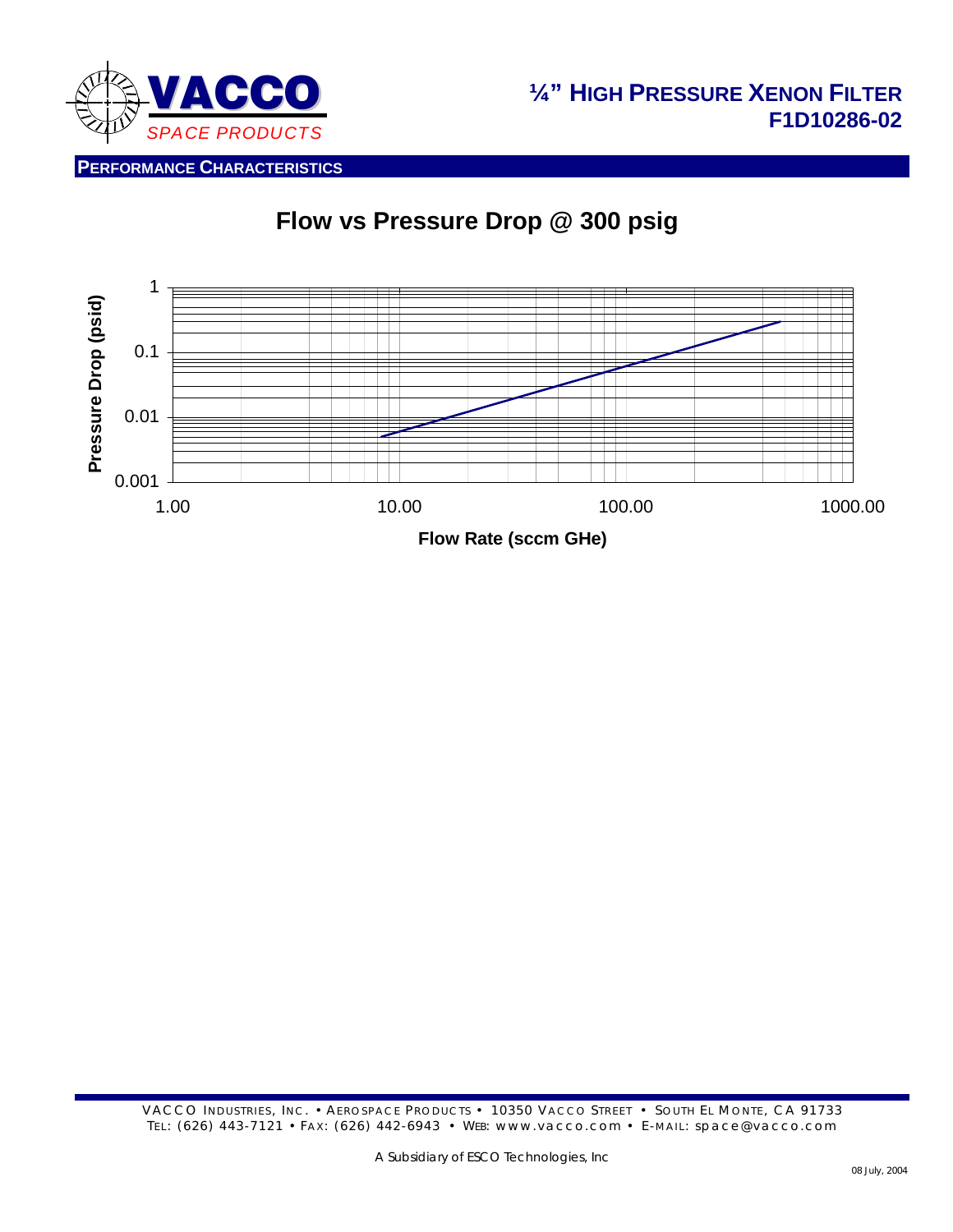

## ½**" HIGH FLOW FILTER ASSEMBLY F1D10639-01**

#### **DESCRIPTION**

VACCO Industries maintains a product line of flight qualified etched disc filters, providing absolute filtration for satellites and spacecraft since 1961.

The etched disc filter's superior characteristics are due to several features. First, each flow path is chemically etched into metal by a high precision photochemical- etching process. Next, each disc is individually cleaned prior to assembly in a clean room. Finally, no welding is performed on the stack element assembly assuring the cleanest and most reliable filter in the industry.



#### **FEATURES**

- $\div$  Very High Flow Capacity
- $\div$  Etched Disc Technology
- $\triangleq$  Stainless Steel Construction Body, Titanium Etched Disc Assembly
- $\div$  Weight 1000g/2.2 lbm
- $\div$  15 µ Absolute Filtration
- $\div$  500 psig Operating Pressure

# $02.38$ 9.22 **FLOW**

#### **OPERATING PARAMETERS**

|                                             |  | Operating Pressure Range 500 psig External Leakage <sup>1</sup> 1.0 x 10 <sup>-6</sup> sccs GHe |
|---------------------------------------------|--|-------------------------------------------------------------------------------------------------|
|                                             |  | External Leakage <sup>2</sup> 6.2 x 10 <sup>-8</sup> sccs GHe                                   |
|                                             |  |                                                                                                 |
|                                             |  | ■ Operating Temperature +40° F to +120° F                                                       |
|                                             |  |                                                                                                 |
|                                             |  | Random Vibration36.9 G(rms), 3 min/aixs                                                         |
|                                             |  |                                                                                                 |
| (Dirty) 10 psid max with 1.2 grams of ACCTD |  |                                                                                                 |
| 1. Customer Requirement.                    |  |                                                                                                 |
| 2. Actual Test Data                         |  |                                                                                                 |

| Operating Pressure Range ……………………………500 psig $\; \; \mid \;$ External Leakage $^1$ ………………………1.0 x 10 $^6$ sccs GHe |  |  |
|--------------------------------------------------------------------------------------------------------------------|--|--|
|                                                                                                                    |  |  |
| Burst Pressure ………………………………………… 1250 psig   Weight……………………………………… 2.2 lbm (1000 g)                                 |  |  |
|                                                                                                                    |  |  |
|                                                                                                                    |  |  |
|                                                                                                                    |  |  |
|                                                                                                                    |  |  |